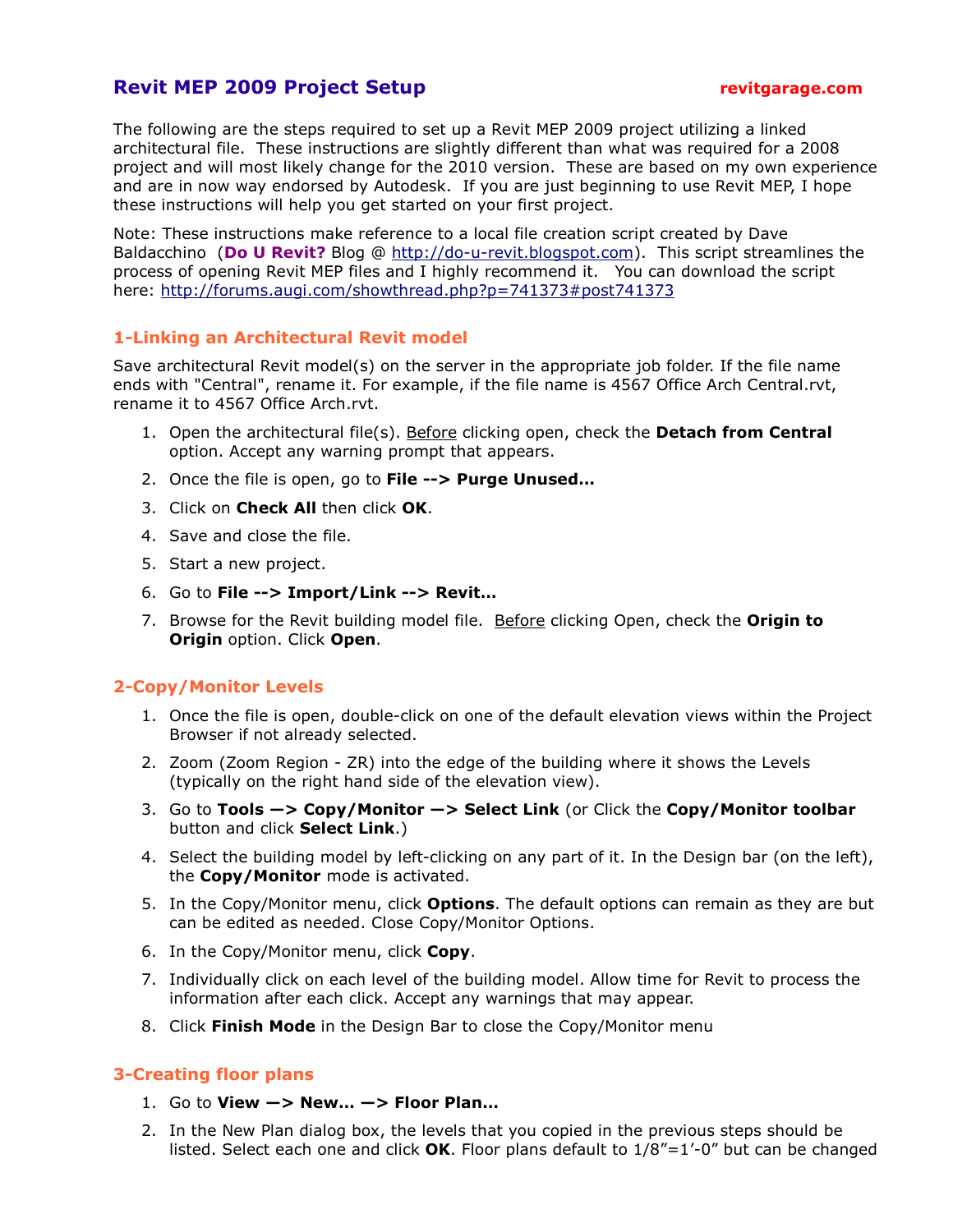if needed.

3. By default, Revit sets these new floor plans up as Architectural plans. In the Project Browser, expand the Architectural heading and you'll see the new plans that you just created.

## 4-Copy/Monitor Grids

Copying grids allows you to stretch the grid lines and bubbles in your plans, sections, and elevations to fit your sheet views. It also allows you to monitor any changes to the grid layout. Once you copy grids, you will then need to turn off the linked architectural/structural grid lines.

- 1. Switch to a plan view.
- 2. Go to Tools —> Copy/Monitor —> Select Link (or Click the Copy/Monitor toolbar button and click **Select Link**.) Select the building model by left-clicking on any part of it. In the Design bar (on the left), the Copy/Monitor mode is activated.
- 3. In the Copy/Monitor menu, click Copy.
- 4. Individually click on each grid line of the building model. Allow time for Revit to process the information after each click. Accept any warnings that may appear.
- 5. Click Finish Mode in the Design Bar to close the Copy/Monitor menu.
- 6. Within each floor plan that was created in the previous section, you will need to turn off the grids within the linked architectural/structural file(s).
- 7. To do this, go to Visibility Graphics (VG) and click on the Revit Links tab.
- 8. Next to the link name click on By Host View and click the button next to Custom.
- 9. Next, click on the Annotation Categories tab.
- 10. Click on the list box and change <By Host View> to <Custom>
- 11. Scroll down the list of annotation categories and uncheck Grids.
- 12. Click Ok twice to exit out of Visibility Graphics.

### 5-Enable Room Bounding

Beginning in Revit MEP 2009, rooms are no longer required to be copy/monitored. Instead, room bounding elements are automatically carried into the MEP model when the architectural file is linked in. In order for these room boundaries to be "activated", you must manually change a setting.

- 1. Click on the linked architectural model and to go **Element Properties**.
- 2. In the Element Properties dialog box, click on **Edit/new...**
- 3. Under Constraints, check the box next to "Room Bounding".
- 4. Click OK to close the properties dialog boxes.

### 6-Adding Spaces & Space Tags

The concept of Spaces was introduced in Revit MEP 2009. Spaces allow for the engineer/designer to have control over how a building's interior volumes are calculated in building analysis software. Therefore, in order to tag a room, a Space must first be placed within the room bounding area. Placing Spaces can be a somewhat complex task to create them correctly. I will walk through a basic space application but will not go into the process any further in these instructions. Once spaces are placed, Space Tags can then be placed on each Space (room).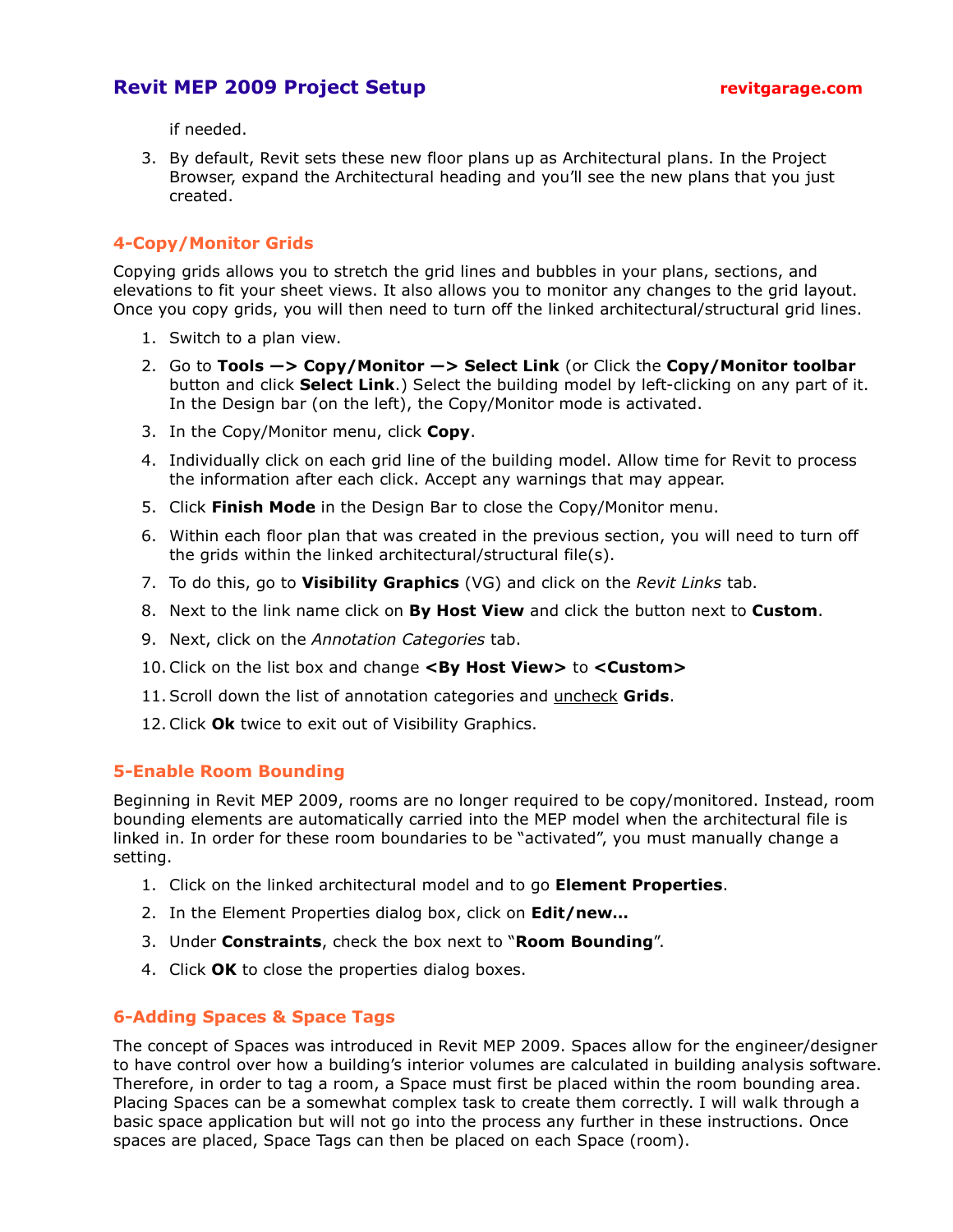- 1. In the mechanical design bar, click on Space.
- 2. In the Type Selector bar, set the Upper Limit and Offset. For example, if you are placing a Space on Level 1, you'd set the Upper limit to Second floor with an Offset of 0'-0". Also, to automatically tag the space when it is placed, be sure to check the "Tag on placement" box.
- 3. Next, place the cursor over a room and an "X" will appear within the room boundary (which will be high-lighted in green).
- 4. Click within the room to place the Space.
- 5. A Space will be placed within the room boundary and tagged with a Space Tag. Optional - The Space Tag included with Revit MEP tags the Space with the Space Name and Space Number. In order for the tag to display the architect's room name and number, the tag must be modified.
- 6. Click on the Space Tag and click the **Edit Family** button.
- 7. Within the Space Tag family, click on "Space Name" and then click the **Edit Label...** button.
- 8. In the Edit Label dialog box, click on the Name "Label Parameter" and click the remove button.
- 9. From the Category Parameters list, select Room Name and click the add button.
- 10. Follow the same procedure for the Space Number (replace it with the Room Number parameter).

Update: There is now a external tool that will automatically rename the space names and numbers to match the room names and numbers. By using this tool, you can use the OTB (out of the box) Space Tag. Note: The Space Naming Utility is only available to Autodesk Subscription members.

## 7-Creating the Central File

At this point, the project file has been set up and is ready to be saved to the project server as the Central File.

- 1. Go to File  $\rightarrow$  Worksets... Click Ok in the Worksharing dialog box. The Worksets dialog box will then appear showing the two default worksets. Click OK. (After clicking OK, Revit MEP will update the file and enable worksharing. This may take some time, so be patient).
- 2. Once the worksharing process is complete, Go to File  $\rightarrow$  Save As. Click on the Options... button and verify that Make this the Central location after save option is checked. (It may already be checked and grayed out which is okay). Click OK.
- 3. Save the file in the appropriate project folder and name it in the following format: (Project #)-(Project Name)-MEP(version #) Central.rvt

#### For example: 5432-Office Building MEP09 Central.rvt

(This format will allow the local file creation script to work properly)

4. Close the Central file.

### 8-Creating a local File

1. As mentioned earlier, these instructions make reference to a local file creation script. Prior to creating a local file, you will need to create a folder on your local drive (C:) named **Revit Local Files.** You will also need to copy the local file creation application (Revit